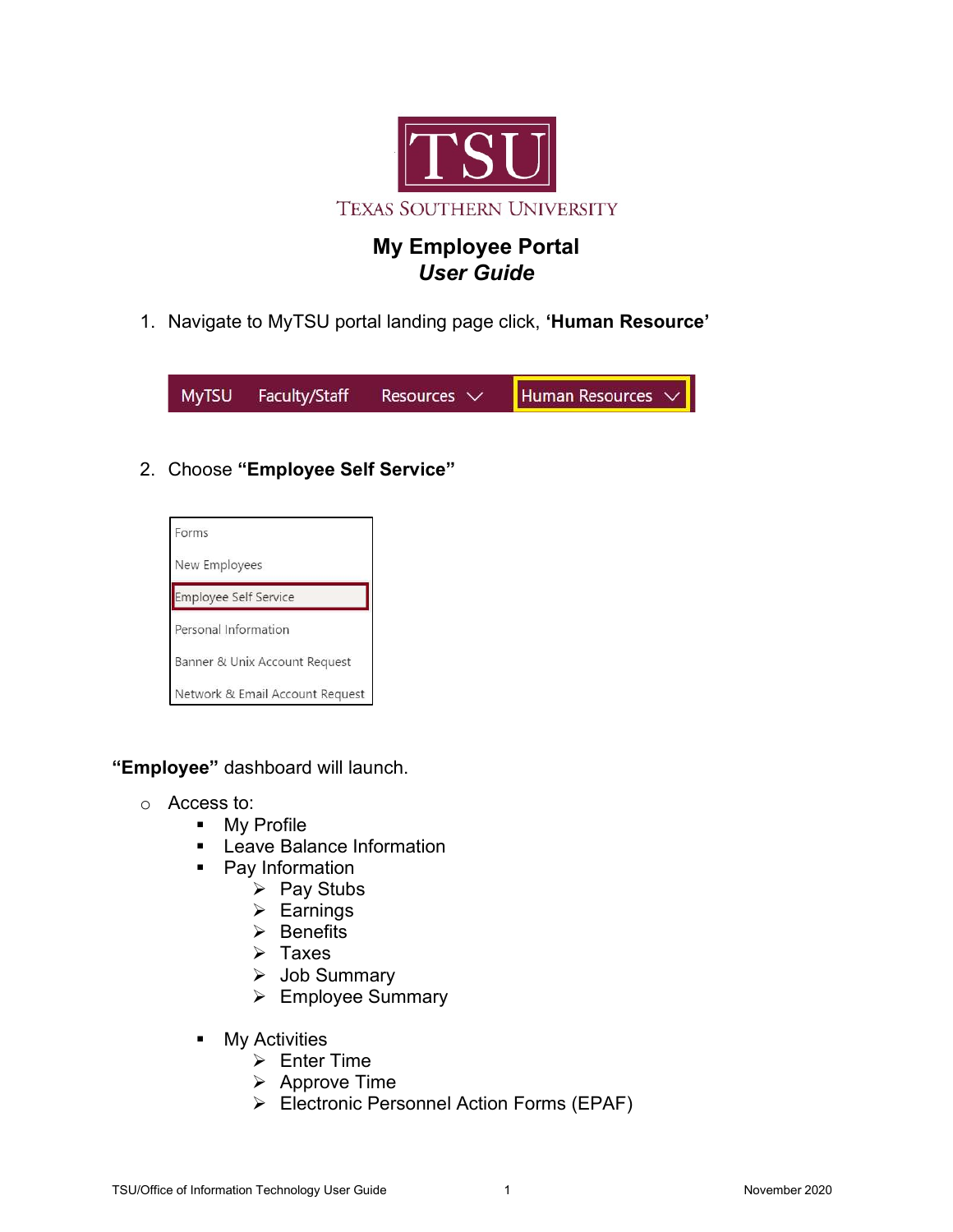3. Choose "My Profile" button



#### o Displays 'Personal Information'

- Name
- **T-Number**
- **Employment Status**
- **Hired Date**
- Birthday: MM/DD
- **Addresses**
- Phones
- **Emails**
- **Emergency Contacts**
- 4. View "Leave Balances as of MM/DD/YYYY" section

| Leave Balances as of 11/15/20XX      |          |                                 |          |                    |        |
|--------------------------------------|----------|---------------------------------|----------|--------------------|--------|
| Earned Vacation With<br>Pay in hours | (376.00) | Sick Leave With Pay in<br>hours | (512.00) | Sick Bank in hours | 132.00 |

- o Displays 'Leave Balances'
	- $\overline{\phantom{a}}$  Earned vacation with pay in hours
	- $Sick$  leave with pay in hours
	- Sick bank in hours

Employees can click, "Full leave balances information summary" link to view detail information by pay period.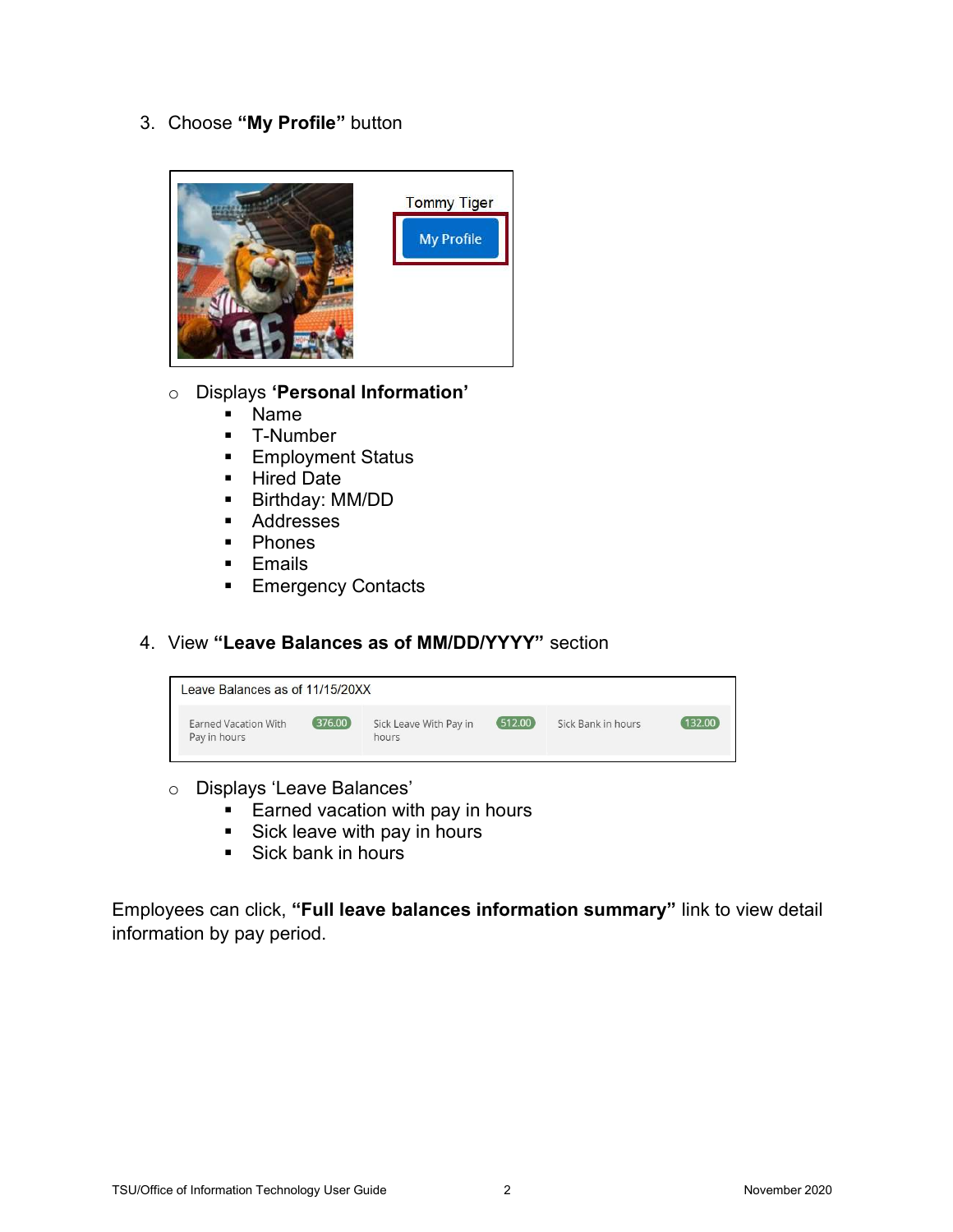## 5. View "Pay Information" section

| Pay Information | $\checkmark$             |
|-----------------|--------------------------|
| Earnings        | $\checkmark$             |
| <b>Benefits</b> | $\overline{\phantom{a}}$ |
|                 |                          |

- Pay Information
	- $\triangleright$  Latest pay stub
	- $\triangleright$  All pay stubs
	- $\triangleright$  Direct deposit information
	- $\triangleright$  Deductions history
- **Earning** 
	- $\triangleright$  Year to date earning
	- $\triangleright$  Earnings by date range
	- $\triangleright$  Earnings by position
- **Benefits** 
	- $\triangleright$  Current summary
- $-$  Taxes
	- $\triangleright$  Withholding allowance certificate
	- $\triangleright$  Wages and tax statements
	- $\triangleright$  Electronic consents
	- Employer provided Health Insurance Offer and Coverage statement
- **Job Summary** 
	- $\triangleright$  Job information
- **Employee Summary**

### 6. View "My Activities" section

| <b>My Activities</b>                            |
|-------------------------------------------------|
| <b>Enter Time</b>                               |
| <b>Approve Time</b>                             |
| <b>Electronic Personnel Action Forms (EPAF)</b> |
| Pay Stub Administrator                          |
| <b>Benefits Administrator</b>                   |